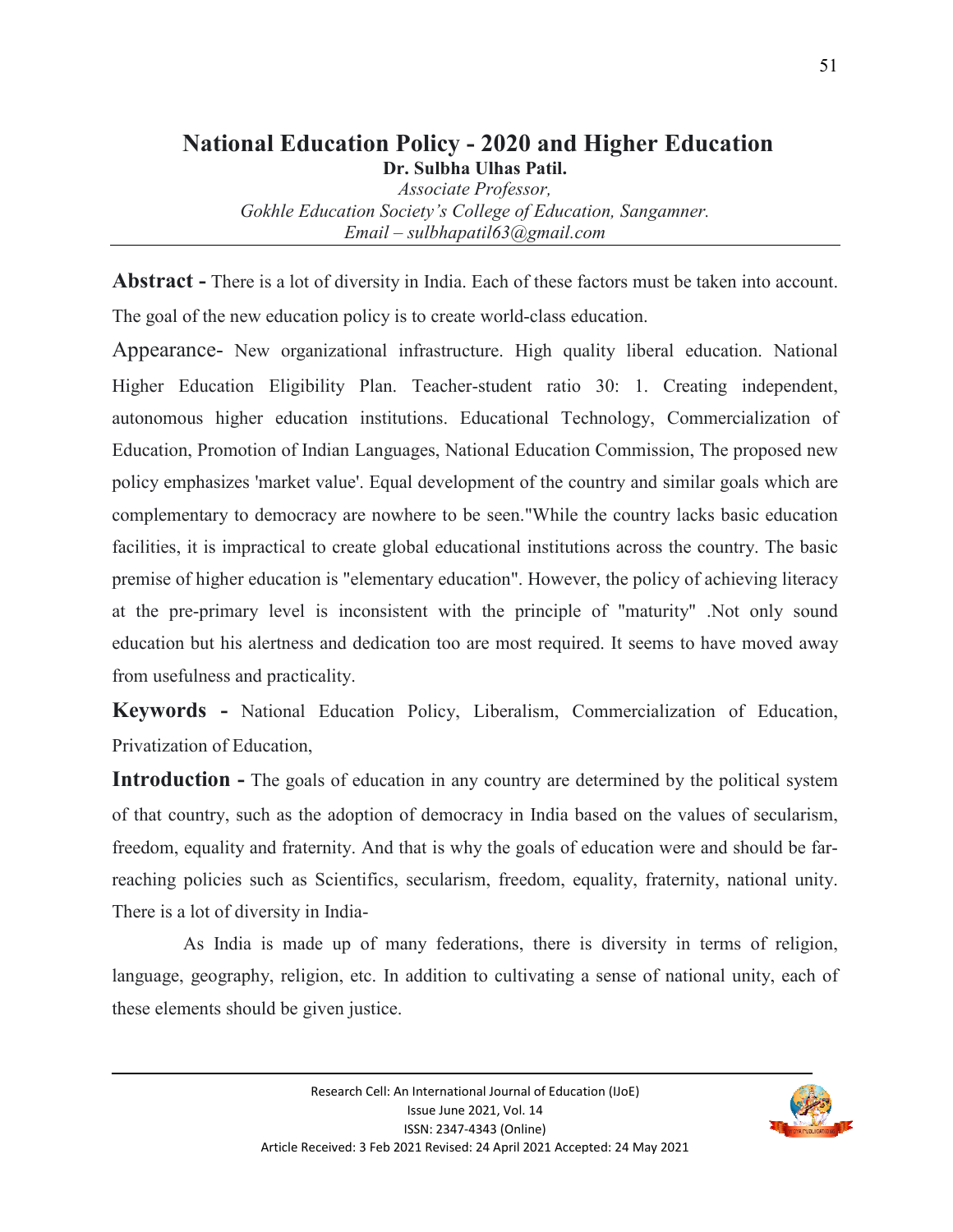Due to the background of social inequality in India, there are still various classes - Dalits, Adivasis, Nomads, Deprived, Poor, Hardworking, Socially Backward - and the level of education among them is negligible and there is a lack of higher education. It is still not possible to bring women and girls into the mainstream of education in a real sense, especially in higher education. There is a lot of 'suspension and leakage' at the secondary level.

 The education problems of a large number of laborers, prostitutes, maids, child laborers, juvenile delinquency and slum children, sugar workers, children of construction workers, out-of-school children, children of seasonal and permanent migrant families are serious.

 The language problems of these children are also different. In remote-tribal areas- basic facilities like transport facilities, roads, sanitation facilities etc. are lacking for the children to reach the school.

 Against this backdrop, the draft National Education Policy-2020, aimed at "new institutional infrastructure", states that "radical changes in the higher education system, creation of world-class educational institutions across the country - by 2035 with a gross enrollment ratio of at least 50%." To increase. " This shows that the new education policy is aimed at creating world-class education. Considering the whole draft as a whole, the issue of "commercialization of education" stands out. Emphasis will be placed on creating equal opportunities for education, increasing the number of scholarships, emphasizing adult education, recruiting teachers from backward tribes In the Education Policy of 2005, the "National Higher Education Campaign" was launched in 2013 by the Central Government to improve the state's higher education.

 The reason for reviewing all of the above - while introducing the new National Education Policy-2020 - is to use the big word "radical change". But previous national education policies had actually implemented better schemes. The former Prime Minister had earlier tried to take the country with the times by rewarding the computer system in the country. There were many issues like trilingual formula, facilities of higher education in the past as well.looking back, in these national educational policies The reality and the educational laws and policies were properly linked. In view of the problems posed by education in India at the outset, it is

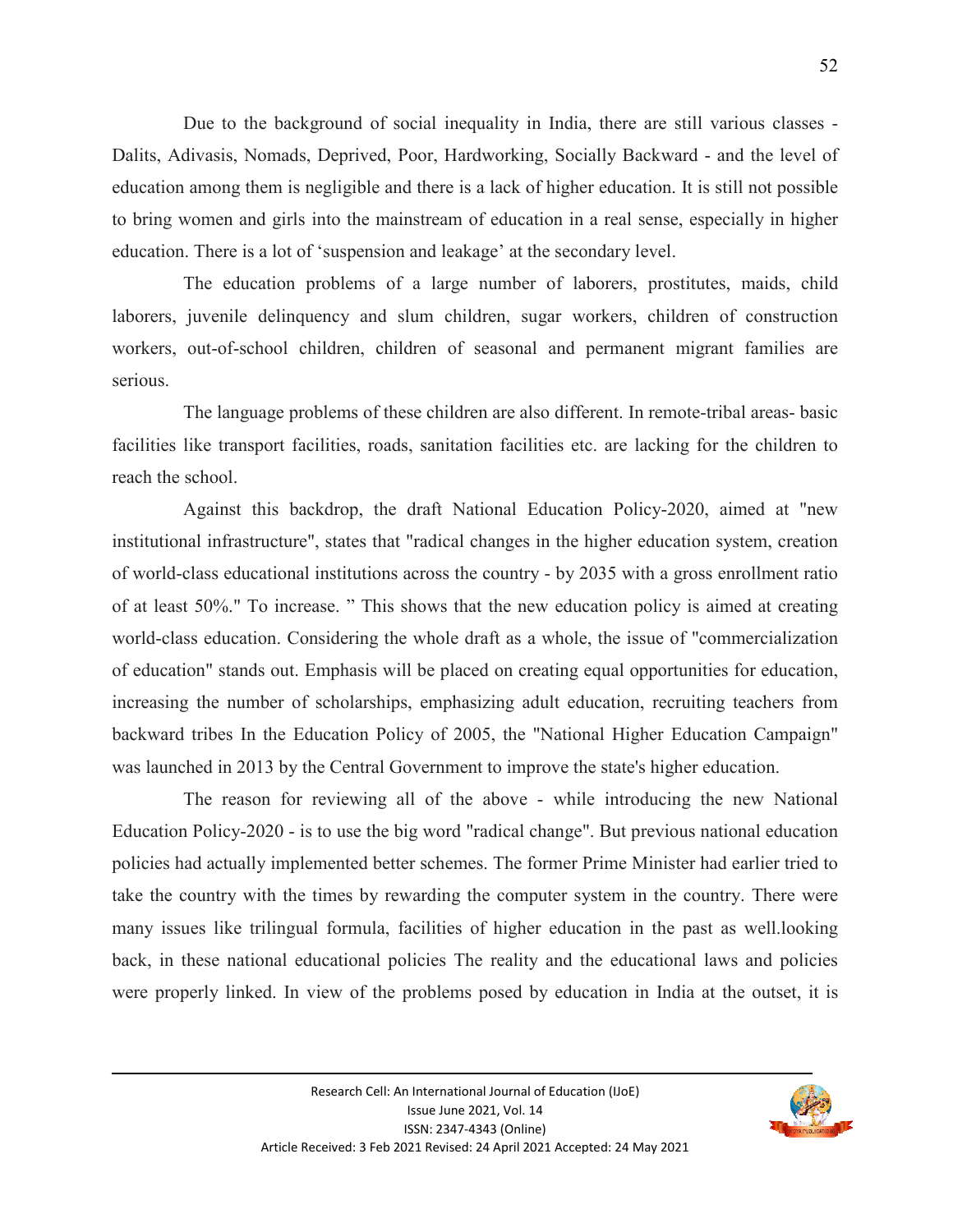impractical to create a global educational institution across the country, when the country lacks basic education facilities.

# **Objectives -**

1- To review the salient points raised in the new National Education Policy-2020 regarding higher education.

2- Critical study of the provisions modern the new National Education Policy-2020 regarding higher education.

#### **Highlights of Higher Education -**

### **1 New Institutional Infrastructure -**

To set up autonomous institutions for teaching and research, equipped with large, well-equipped, multi-disciplinary branches.

#### **• World class research**

High quality teaching in all branchesFocus on graduate education.Establishment of autonomous colleges

Reconstruction of infrastructure on the lines of "NalandaAbhiyan", "TakshashilaAbhiyan".

Providing many opportunities for external and vocational education.

Course of only four years.

# **2 High Level Liberal Education** -

Liberal education will be the foundation of higher education.

• In all disciplines - vitality, in-depth knowledge of subjects, social moral commitment.

Creation of multi-disciplinary academic and research universities.

M. Phil. closed.

3 To create a conducive environment for study.National Higher Education Eligibility Plan

• Effective pedagogical methods.Educational, financial and emotional support.Open and distance

education.Internationalization of education4 enthusiastic and capable teachers

\* Teacher-student ratio 30: 1

- \* Permanent employment practices for teachers.
- \* Institutions will develop a "continuous professional plan" for all faculty.
- 5 Strong Compliance and Autonomy -

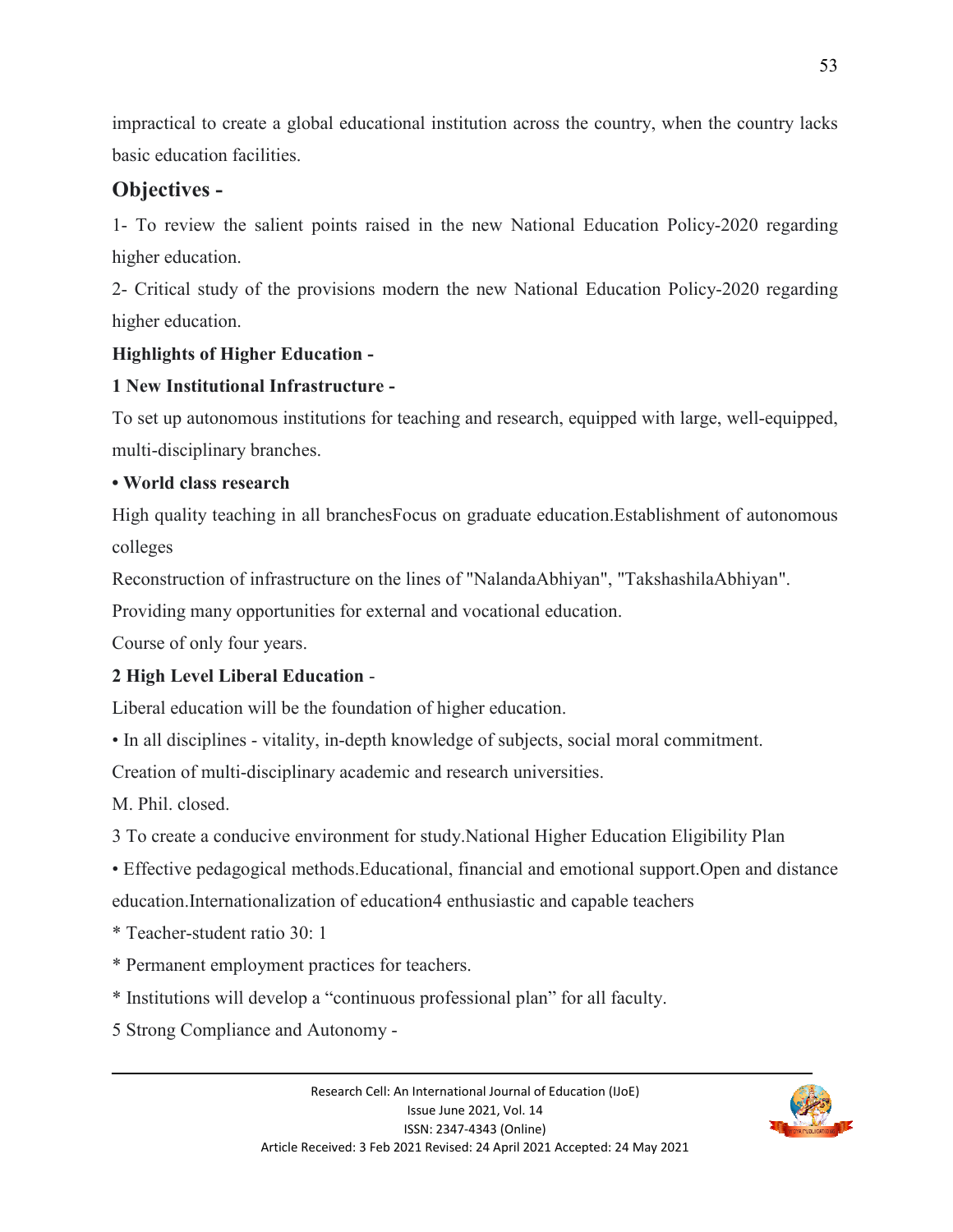Creating independent, autonomous higher education institutions.

Creating independent, autonomous higher education institutions.

• With competent and ethical leadership

• Independent Governing BodiesPrivate and government institutions will be the same.

• All kinds of autonomy for colleges- honorarium, recruitment, career category of teachers ..

Priority to individuals and organizations promoting education with a philanthropic attitude.

6 Radical changes in the exchange system -

\* Tasks will be done by different and independent circles -

\* "National Higher Education Authority" will be the only control mechanism.

\* "Establishment of General Education Council.

\* There will be a common control system for public and private educational institutions.

Besides-"Vocational education will be an integral part of the higher education system."

To restructure all branches of agriculture, education, health, law, etc.Priority to 21st century skills.Additional important things to focus on-

Educational Technology, Commercialization of Education, Promotion of Indian Languages, National Education Commission, from the above, you can get an idea of the salient provisions of this policy.

 The new National Education Policy-2020 and Higher Education - how radical and practical this policy really is in the present context and how it complements and enhances higher education and thinks of the whole country and can be seen on the basis of the following highlights –

1 In fact, even in today's computer age, a country like India still needs to embrace the principle of 'social justice'. But the new policy presented has given importance to 'market value'. Whether it is to bring the student into the stream of education and make him self-reliant or to throw him out of the stream of education in the name of quality, there is no thought.If for some reason a tribal student is late in getting admission in a government hostel, then that student has to do B.Ed. Absent from college, this is the reality today. In an environment of many inconveniences, they will not be able to survive in the quality competition and will be automatically thrown out of the stream of higher education.

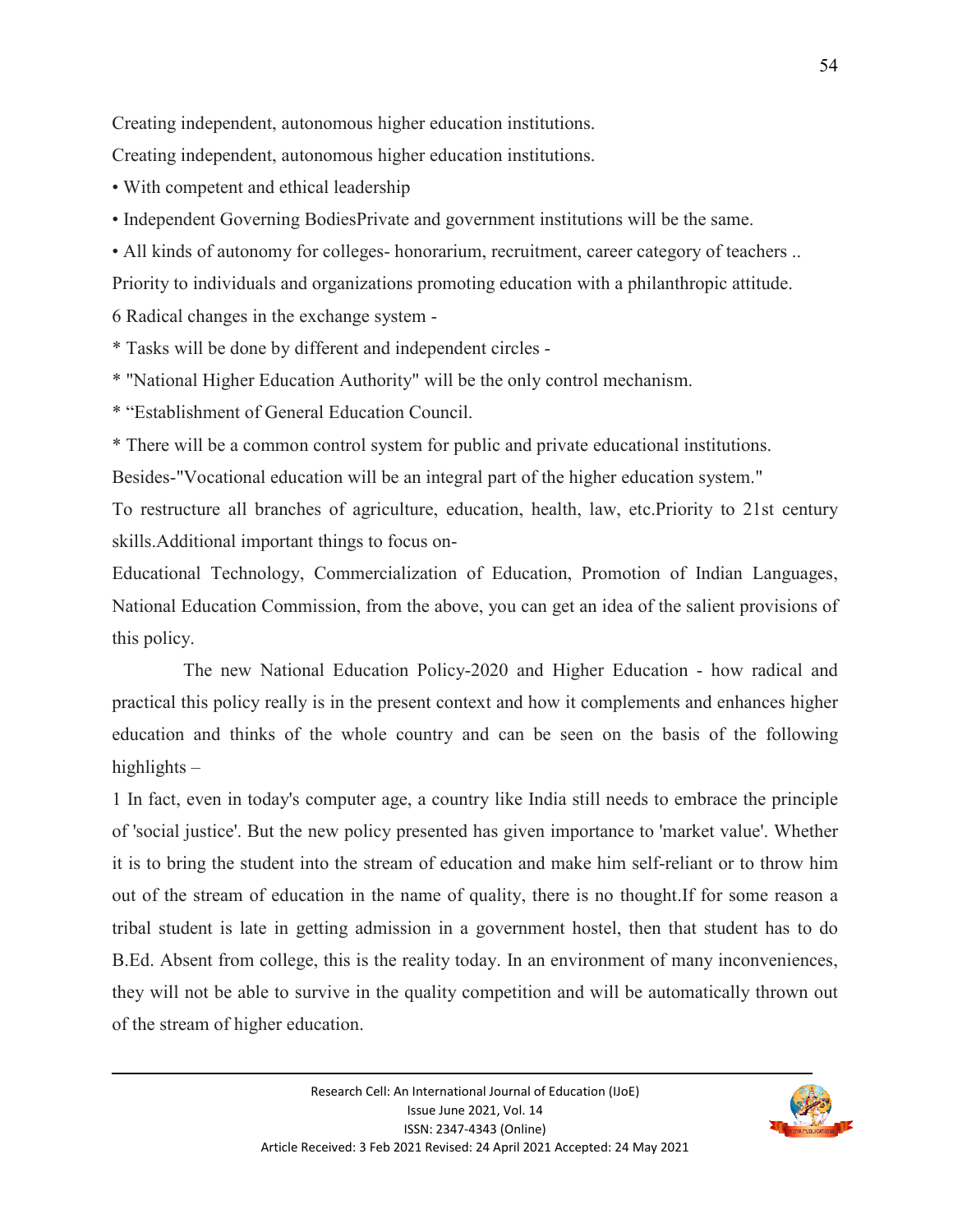2 When the issue of vocational and skill-based education is consistently promoted from secondary education, the following facts are being ignored or deliberately overlooked, such as the background of the past 'balutedari system' in India and traditional caste-based professional vocational skills. Due to the existence of big capitalists like Tata, Birla, Ambani, these skills cannot be utilized.This will in turn create 'educated unemployed' [trained]. Lack of capital, nonavailability of loans at low rates, non-existence in the market, etc., not only solve the problem of employment through vocational education, but also create a complementary system for it. On the contrary, given the rapid privatization of public enterprises. Only those who are rich can get into business and survive. "**Tribals and nomads in this country have a lot of genetic and natural skills, knowledge of medicinal plants, sports skills to succeed at the Olympic level, they don't seem to have a place in the curriculum, as much as technology has given them. It is more convenient to use.**

**3Liberal education will be the foundation of higher education.** The policy states that vitality, in-depth knowledge of subjects, social ethical commitment will be important in all branches. Etc. The minimum requirements and conditions for schools will be relaxed. "This is the history of inequality and fundamentalist ideology that leans towards terrorism.

There is no denying that the ancient culture was based on heterogeneity. On the contrary, in the real sense, Mahatma Phule, Dr. If Ambedkar, RajarshiShahuMaharaj, maharaajaaSayajiraoGaikwad, SavitribaiPhule had been mentioned and included in the syllabus, it would have been a true liberal education.

# 4 **"Quality" is very big but the social situation is not taken into account, or ignored. This is in a sense "diplomacy".**

5 Lack of transport facilities in remote areas, lack of sanitation facilities, rain-soaked classes, etc., and closure in the name of management is the exact opposite of liberal policy. Because the criteria for starting this school, the background is completely different. How can the main goal be the internationalization and marketing of education without paying attention to it.Equal development of the country and similar goals which are complementary to democracy are nowhere to be seen.